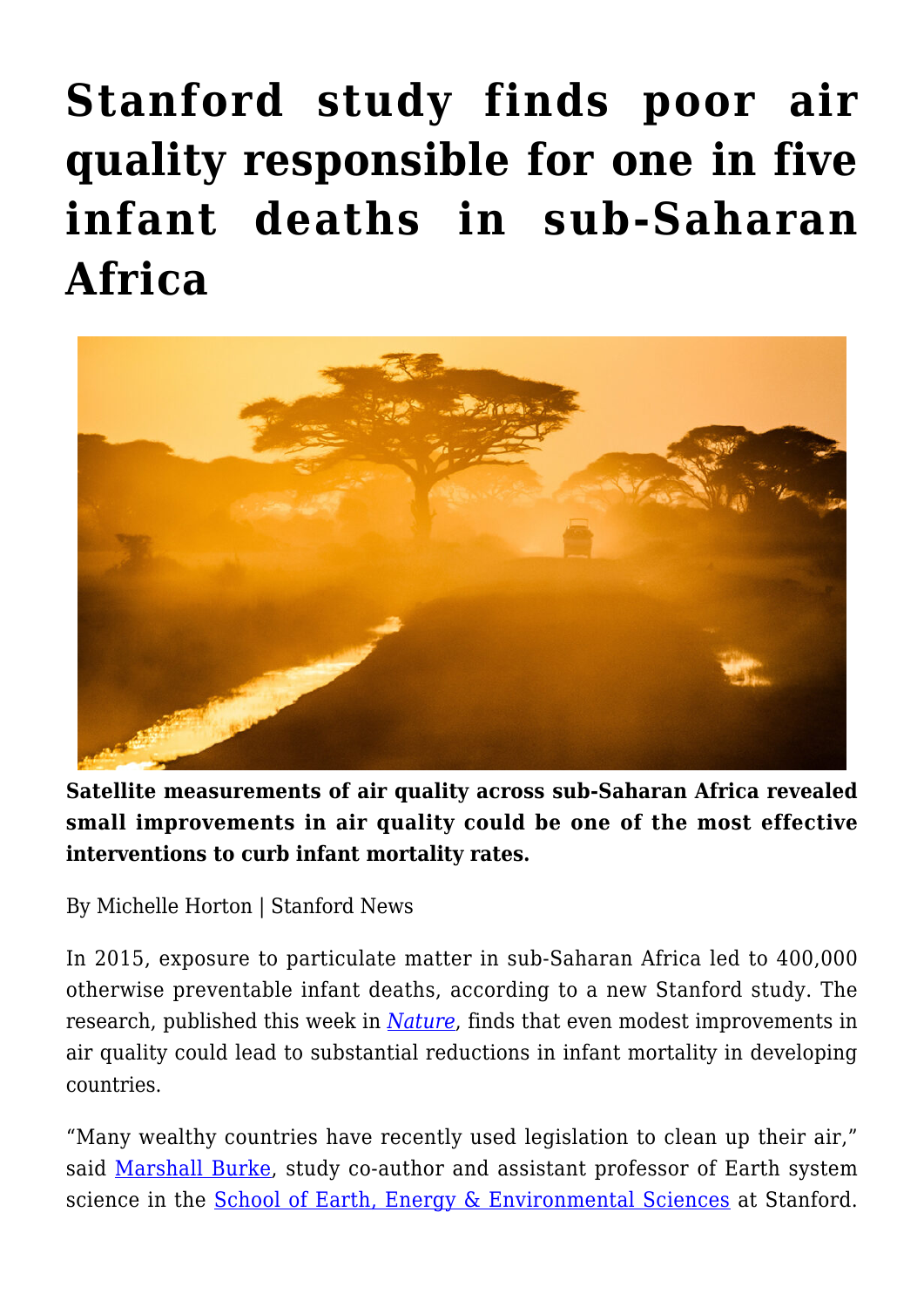"We find that if countries in Africa could achieve reductions in particulate matter exposure similar to wealthy countries, the benefits to infant health could be larger than nearly all currently used health interventions, such as vaccinations or food and water supplements."



Led by Sam Heft-Neal, a research scholar at Stanford's [Center on Food Security and](https://fse.fsi.stanford.edu/) [the Environment](https://fse.fsi.stanford.edu/), the research team combined 15 years of survey data on nearly 1 million births across sub-Saharan Africa with satellite-based measurements of particulate matter, an important contributor to poor air quality. The mixture of microscopic particles in the air can cause serious health effects when inhaled.

Stanford scientists calculate the amount of infant deaths due to high particulate matter concentrations in 31 sub-Saharan African countries. (Image credit: Marshall Burke)

"We know that breathing dirty air is bad for your health," said Heft-Neal. "But in developing countries in particular, we don't yet know how big a threat poor air quality is relative to other common health risks like poor nutrition and infectious disease."

Understanding the impact of poor air quality in developing countries has traditionally been difficult, as most do not have on-the-ground pollution monitors or vital registration data recording birth outcomes. To overcome these constraints, the research team compiled data from 65 household surveys across 30 sub-Saharan African countries spanning from 2001 to 2015. Using new satellite-based measures of ambient particulate matter, they then compared the particulate matter each infant was exposed to while in utero and after birth. From this, they could relate exposure to particulate matter with health outcomes.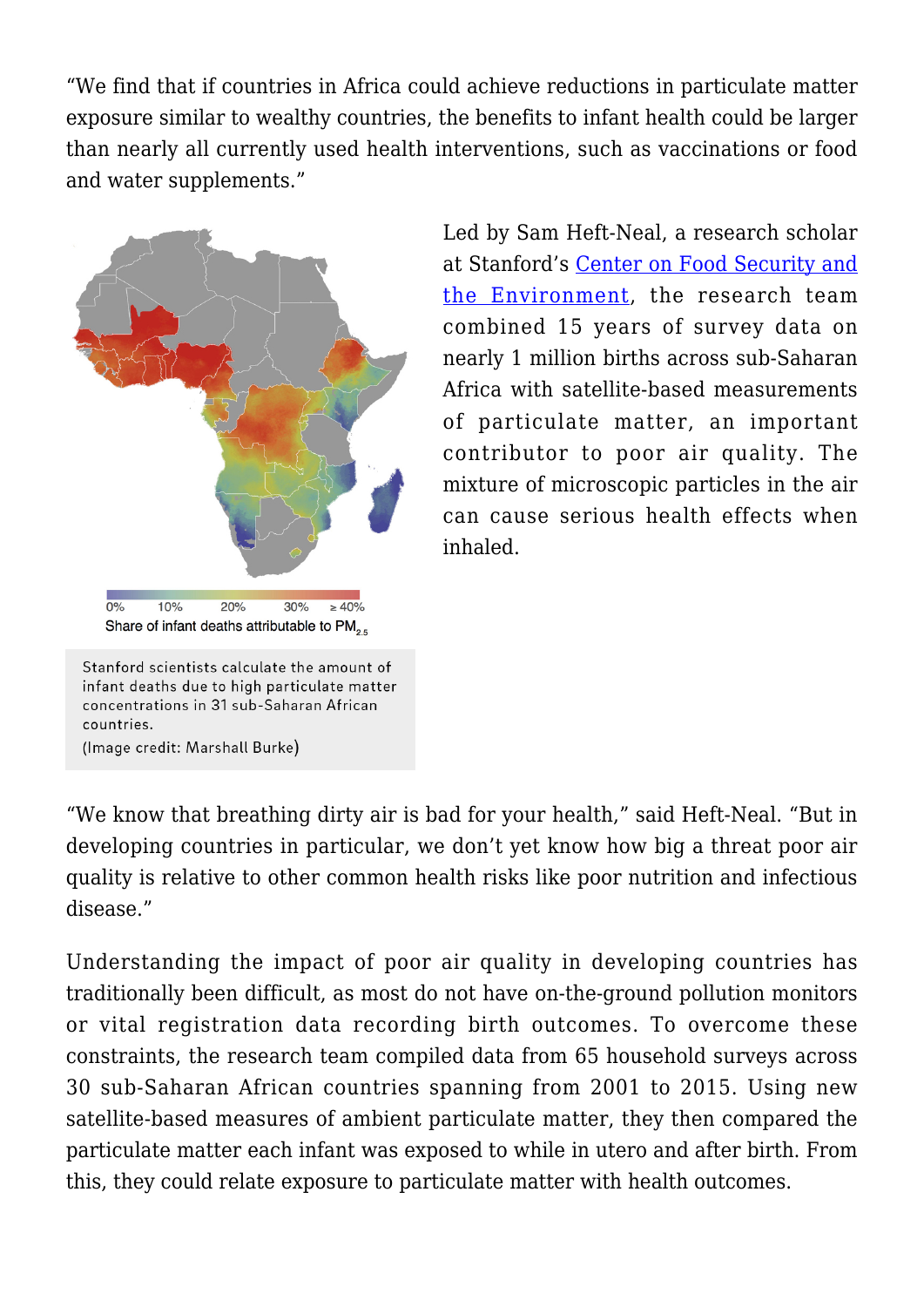"The results were sobering," said Burke. "We find that mortality rates are substantially higher for infants exposed to higher levels of particulate matter."

The researchers found that high particulate matter concentrations were responsible for 22 percent of infant deaths from 2001 to 2015. They also found that this number has not decreased over the past 15 years and remains unchanged even in wealthier households.

The group's estimate of the effect of particulate matter exposure on mortality is about three times larger than existing estimates, suggesting poor air quality is an even bigger problem than currently believed. The main explanation for these larger estimates, according to the study's authors, is that exposure to particulate matter can lead to a range of negative health effects, including lower birth weight and impaired growth in the first year of life, beyond those typically considered in health analyses.

One of the study's most important implications is that relatively small decreases in particulate matter concentrations could result in major reductions in mortality.

The researchers conclude that finding cost-effective ways to reduce particulate matter exposure should be a research and policy priority. "We now have a better sense of the immense benefits of air quality improvements for infant health," said Heft-Neal. "Next we need to establish how these improvements can be achieved."

*Additional co-authors include [Jennifer Burney](https://gps.ucsd.edu/faculty-directory/jennifer-burney.html), a fellow at the Center on Food Security and the Environment and an associate professor at the University of California, San Diego, [School of Global Policy and Strategy](https://gps.ucsd.edu/index.html), and [Eran Bendavid,](https://profiles.stanford.edu/eran-bendavid) an associate professor of medicine at Stanford, member of the [Child Health](http://med.stanford.edu/chri.html) [Research Institute](http://med.stanford.edu/chri.html) and an affiliate of the [Stanford Woods Institute for the](https://woods.stanford.edu/) [Environment](https://woods.stanford.edu/). Burke is also a fellow at the Center on Food Security and the Environment, the Stanford Woods Institute and the [Freeman Spogli Institute for](http://fsi.stanford.edu/) [International Studies](http://fsi.stanford.edu/)*, *and the [Stanford Institute for Economic Policy Research.](https://siepr.stanford.edu/) The research was supported by the Stanford Environmental Venture Projects program and the [National Science Foundation](https://www.nsf.gov/).*

*This article was created and published by Stanford News, [visit the article on their](https://news.stanford.edu/2018/06/27/air-pollution-major-cause-infant-deaths-sub-saharan-africa/) [website.](https://news.stanford.edu/2018/06/27/air-pollution-major-cause-infant-deaths-sub-saharan-africa/)*